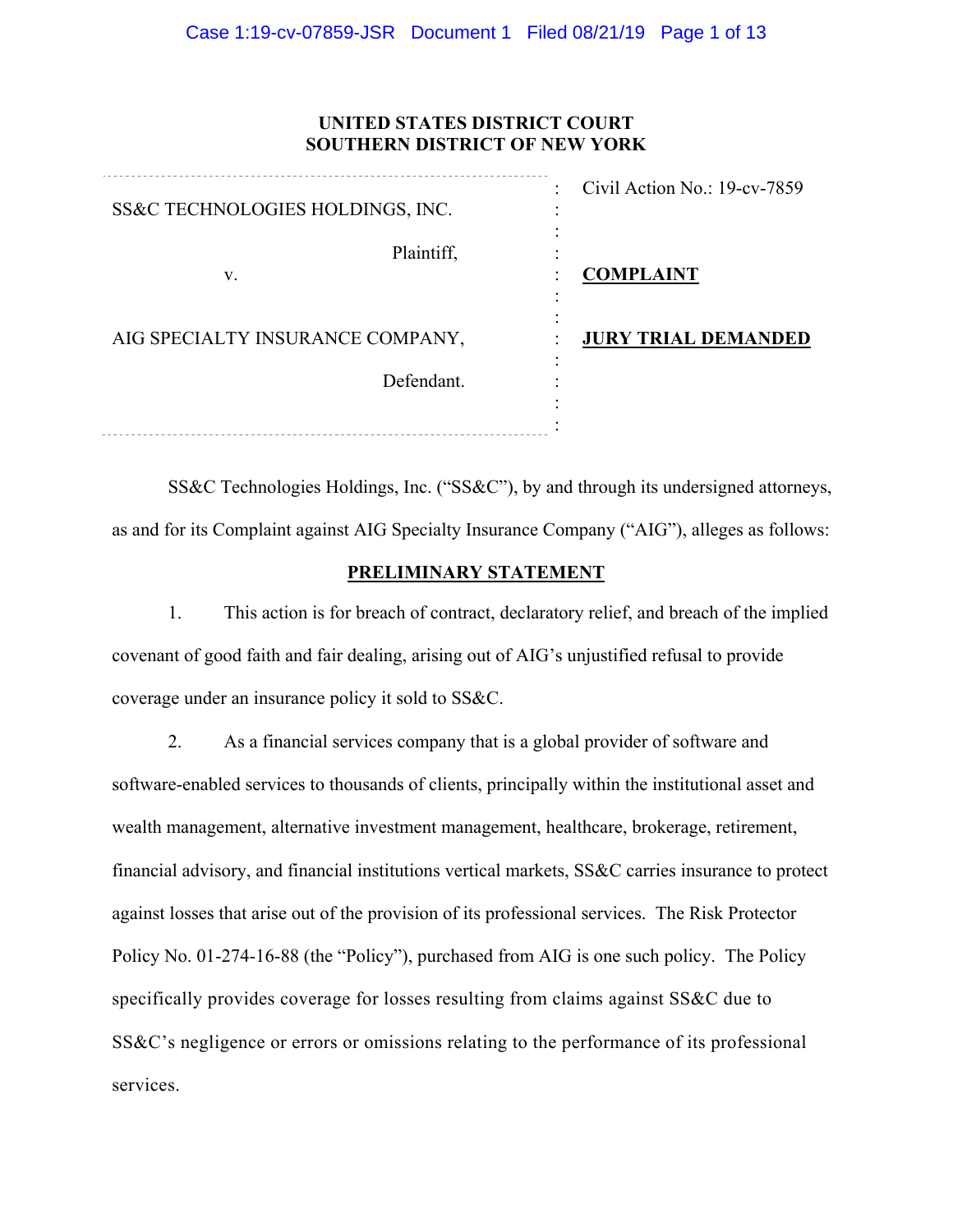#### Case 1:19-cv-07859-JSR Document 1 Filed 08/21/19 Page 2 of 13

3. In March 2016, unknown third parties used stolen credentials to initiate a series of fraudulent wire transfers from a bank account owned by Tillage Commodities Fund, L.P. ("Tillage"). Criminals used "spoofed" e-mail addresses to send forged transfer requests to SS&C, which Tillage had hired to assist with various record-keeping and other administrative functions. SS&C received the wire transfer requests and—believing them to be from Tillage processed them according to the terms of its contract with Tillage. Over the course of three weeks, over \$5.9 million was stolen from Tillage's accounts. Although SS&C ultimately discovered the fraudulent scheme, alerted authorities, foiled an additional transfer attempt, and cooperated with Tillage in an effort to recover the stolen funds, Tillage filed suit against SS&C in New York Supreme Court, styled *Tillage Commodities Fund, L.P. v. SS&C Technologies,*  Inc., No. 654765/2016 (Sup. Ct., N.Y. Cnty.)(the "Tillage Action"). Tillage alleged that SS&C was grossly negligent in handling Tillage's funds and consequently breached its services contract.

4. SS&C purchased the Policy, and the Policy is designed to protect SS&C against precisely the type of loss it incurred as a result of the fraudulent wire transfer and subsequent lawsuit. Despite acknowledging that the suit falls within the definition of  $\text{Loss}^1$  and paying Defense Costs related to the same, AIG refused to fund any settlement, regardless of how reasonable.

5. AIG's refusal is predicated on a pretextual reliance on various exclusions in the Policy, all of which are baseless. The exclusions cited either: (i) do not apply to settlements; (ii) relate to dismissed claims; or (iii) are facially inapplicable under the plain meaning of the exclusion language.

<u>.</u>

 $<sup>1</sup>$  All capitalized terms not defined herein shall have the meaning ascribed to them in the Policy.</sup>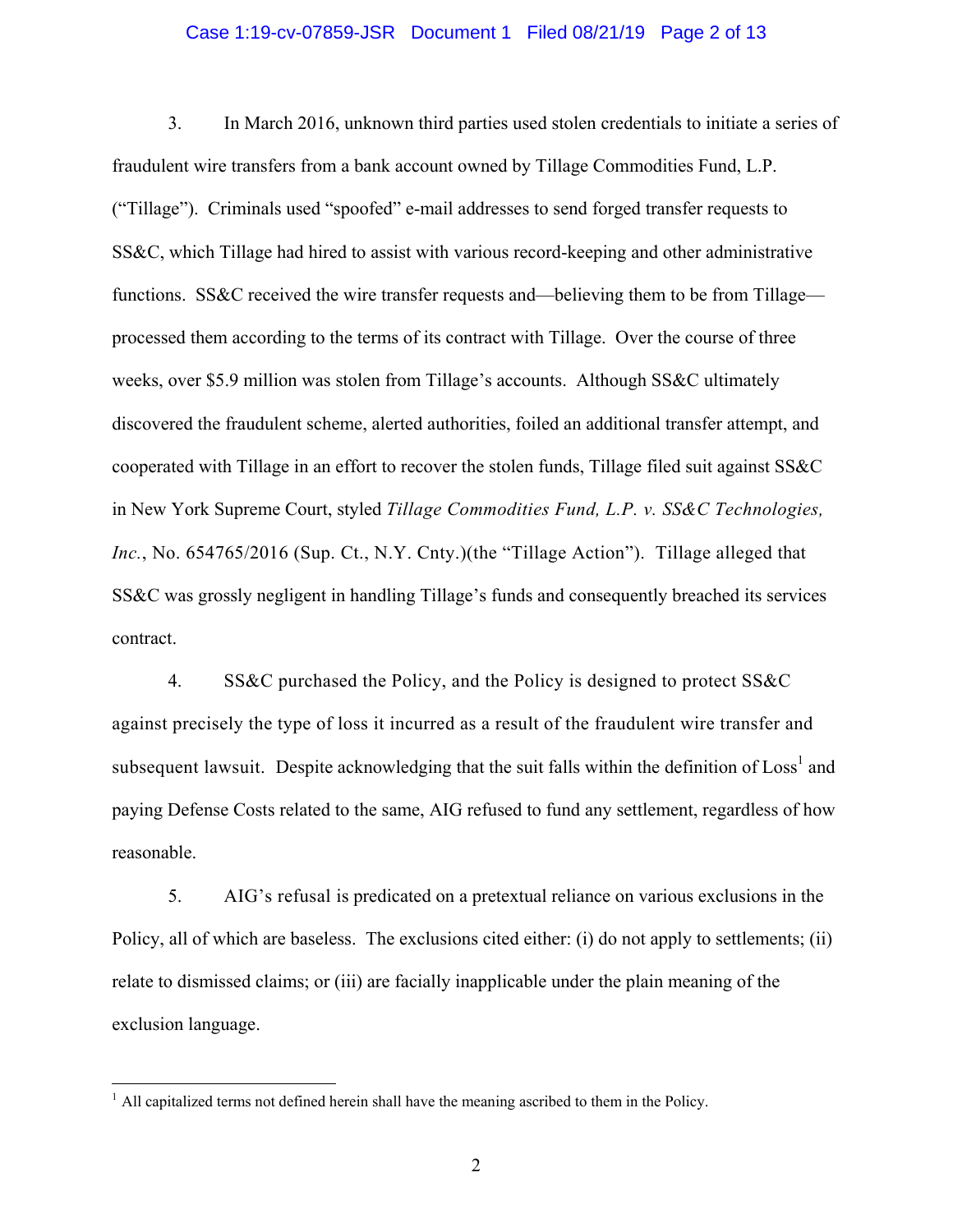6. AIG's refusal to pay is not based on any fair reading of the Policy but is instead intended to further its own economic interests at the expense of SS&C, and constitutes a breach of AIG's contractual obligations, including the implied covenant of the duty of good faith and fair dealing.

### **THE PARTIES**

7. Plaintiff SS&C is a Delaware corporation with its principal place of business in Windsor, Connecticut.

8. Upon information and belief, Defendant AIG is an insurance company organized under the laws of the State of Illinois with its principal place of business in New York, New York. Upon information and belief, AIG is authorized to sell or write insurance in New York and, at all material times, has conducted and continues to conduct substantial insurance business in the State of New York, including engaging in the business of selling insurance, investigating claims, and/or issuing policies that cover policyholders or activities located in New York.

#### **JURISDICTION AND VENUE**

9. This Court has jurisdiction over the subject matter of this action pursuant to 28 U.S.C. § 1332 because there is complete diversity of citizenship between the parties to this action and because the amount in controversy exceeds \$75,000, exclusive of interest and costs.

10. Venue in this Court is proper pursuant to 28 U.S.C. § 1391.

# **FACTUAL ALLEGATIONS**

## **I. The Policy**

11. In consideration for significant premiums paid to cover exactly the type of loss at issue in the Tillage Action, AIG sold the Policy to SS&C, insuring SS&C for claims brought against it during the policy period from April 30, 2015 to April 30, 2016.

12. The Policy identifies SS&C and its subsidiaries as the Insured.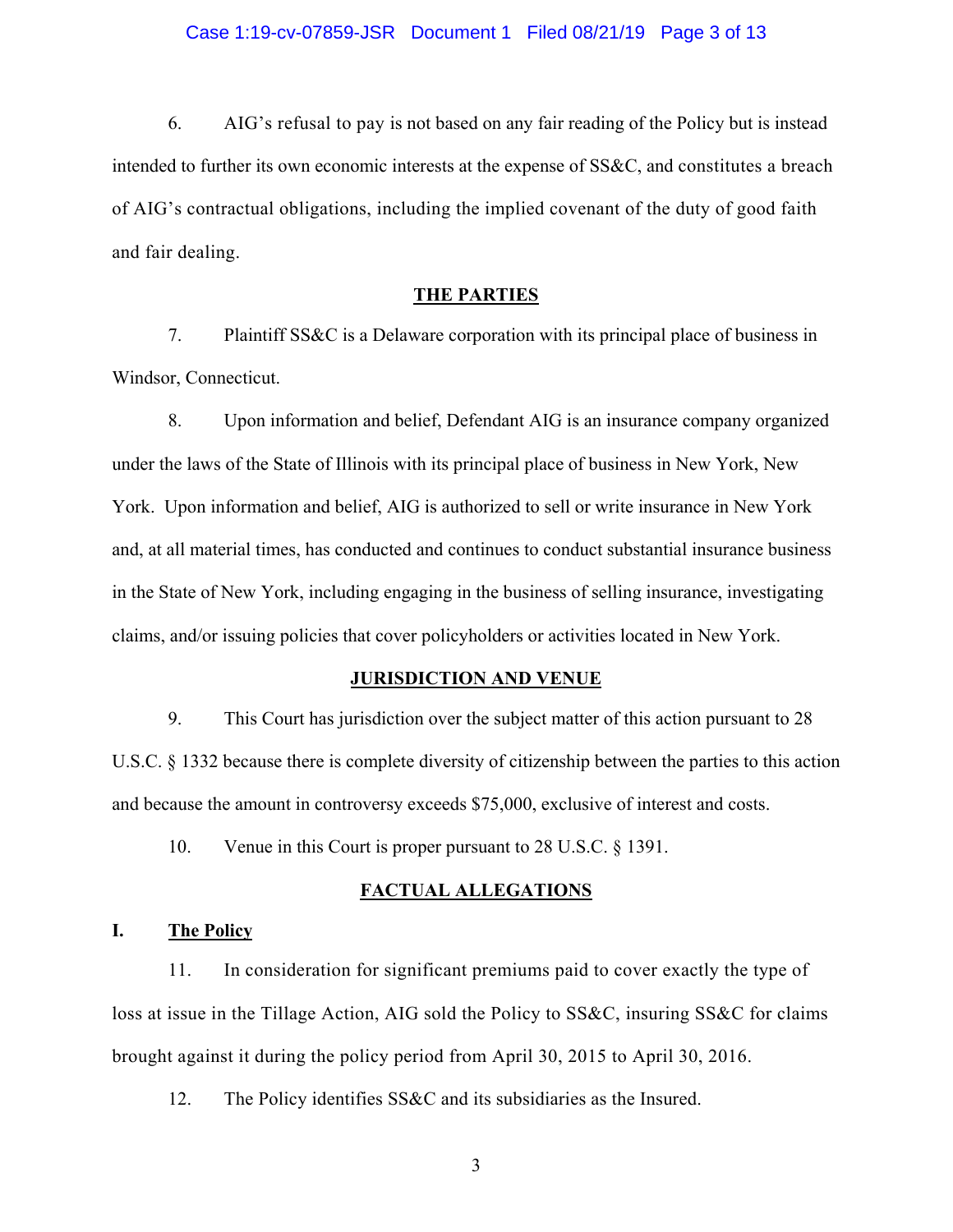#### Case 1:19-cv-07859-JSR Document 1 Filed 08/21/19 Page 4 of 13

13. The Policy provides coverage for a wide variety of activities, including protection for allegations of negligent acts made in connection with SS&C provision of professional services, which was the central claim of the Tillage Action. *See* Policy at Special Professional Liability ("SPL") Coverage Section, § 1. A copy of the Policy is attached as

**Exhibit A**.

14. The Policy provides a "Limit of Liability" for its Specialty Professional Liability Insurance of \$10,000,000, subject to a \$1,250,000 retention. *Id*. at p. 2.

15. The Policy's Special Professional Liability Insuring Agreement provides: "The **Insurer** shall pay on an **Insured's** behalf all **Loss** in excess of the applicable Retention that such **Insured** is legally obligated to pay resulting from a **Claim** alleging a **Wrongful**  Act." *Id.* at SPL Coverage Section, § 1<sup>2</sup>

16. **Loss** is defined as "compensatory damages, judgments, settlements, pre-judgment and post-judgment interest and **Defense Costs**, including punitive exemplary and multiple damages where insurable by the applicable law which most favors coverage for such punitive, exemplary and multiple damages." *Id*. at § 2(e).

17. **Claim** is defined to include a **Suit**, which means "a civil proceeding for monetary, non-monetary, or injunctive relief, which is commenced by service of a complaint or similar pleading." *Id.* at  $\S$  2(b).

18. **Wrongful Act** is defined as "any negligent act, error or omission, misstatement or misleading statement in an **Insured's** performance of **Professional Services** for others occurring on or after the **Retroactive Date** and prior to the end of the **Policy Period**." *Id*. at § 2(k).

<u>.</u>

 $2<sup>2</sup>$  All emphasized terms appear in boldface in the Policy.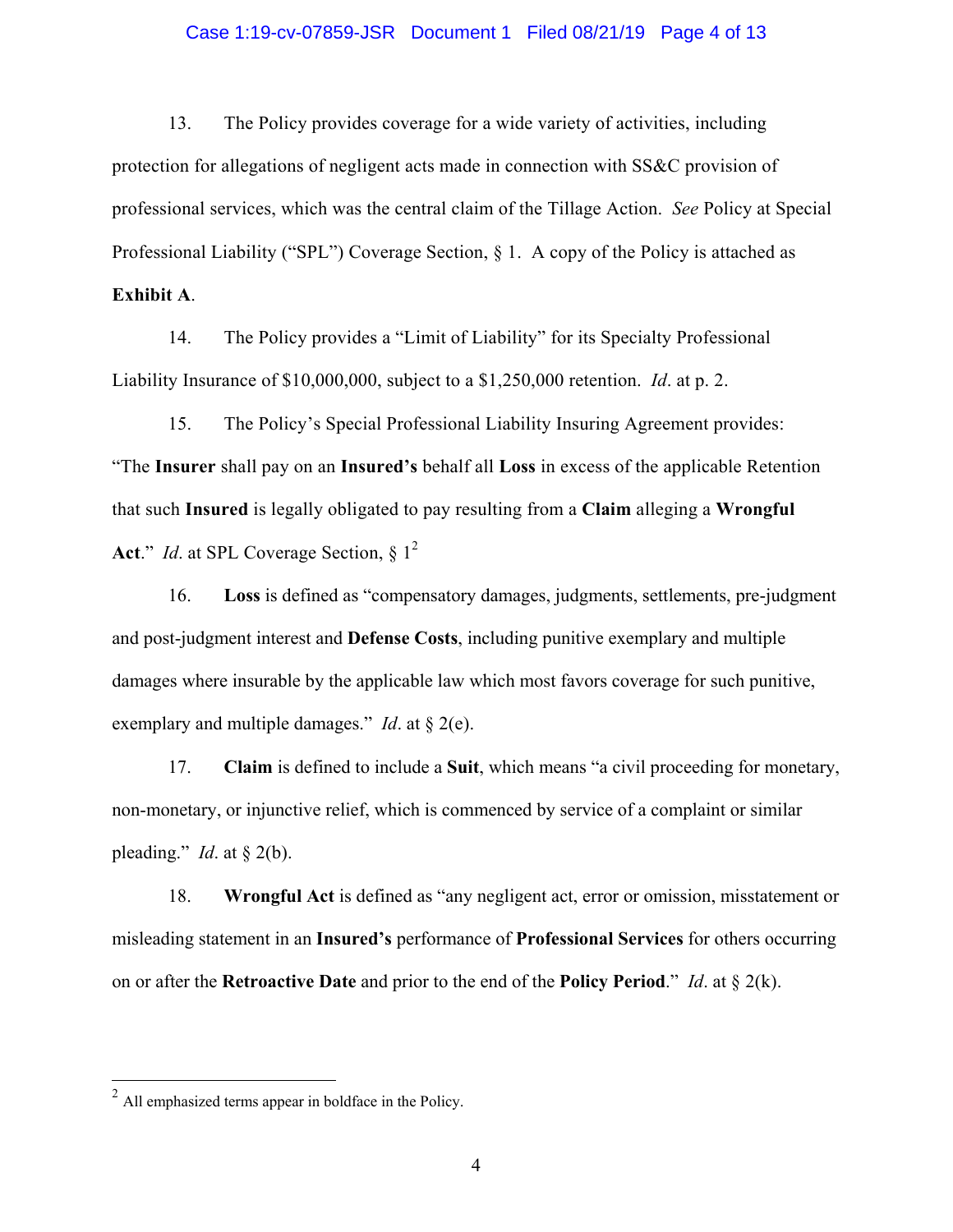## **II. The Tillage Action**

19. SS&C is a financial technology company that provides, among other things, business processing management. Since 2012, SS&C acted as fund administrator for Tillage, an investment fund started in that year. Pursuant to a services agreement, SS&C was responsible for holding Tillage's funds and dispersing the same under the direction of Tillage. SS&C possessed no authority or discretion over Tillage's funds, and was only permitted to disperse funds at Tillage's direction.

20. Beginning on March 3, 2016, SS&C was the victim of a fraudulent scheme by a third party, which used "spoof" email domains disguised to look as if they were coming from Tillage, to request wire transfers from Tillage's bank account. Over twenty-one days, six fraudulent requests for transfers were made in this fashion, and as a result, SS&C transferred approximately \$5.9 million of funds from Tillage's account to third-party bank accounts in Hong Kong.

21. After the fraudulent scheme was uncovered, SS&C alerted Hong Kong authorities, submitted a report to the Hong Kong Police Force, and cooperated with Tillage and the relevant authorities to recover the stolen funds.

22. Despite these efforts, on September 16, 2016, Tillage filed the Tillage Action. Tillage alleged breach of the Services Agreement, breach of the implied covenant of good faith and fair dealing, and violation of New York General Business Law §§ 349, 350, and 350a, which pertain to deceptive trade practices and false advertising. Specifically, Tillage alleged that, by allowing itself to be deceived, SS&C failed to live up to financial services industry standards and was grossly negligent in performing its fund administration services. The Complaint filed in the Tillage Action is attached as **Exhibit B**.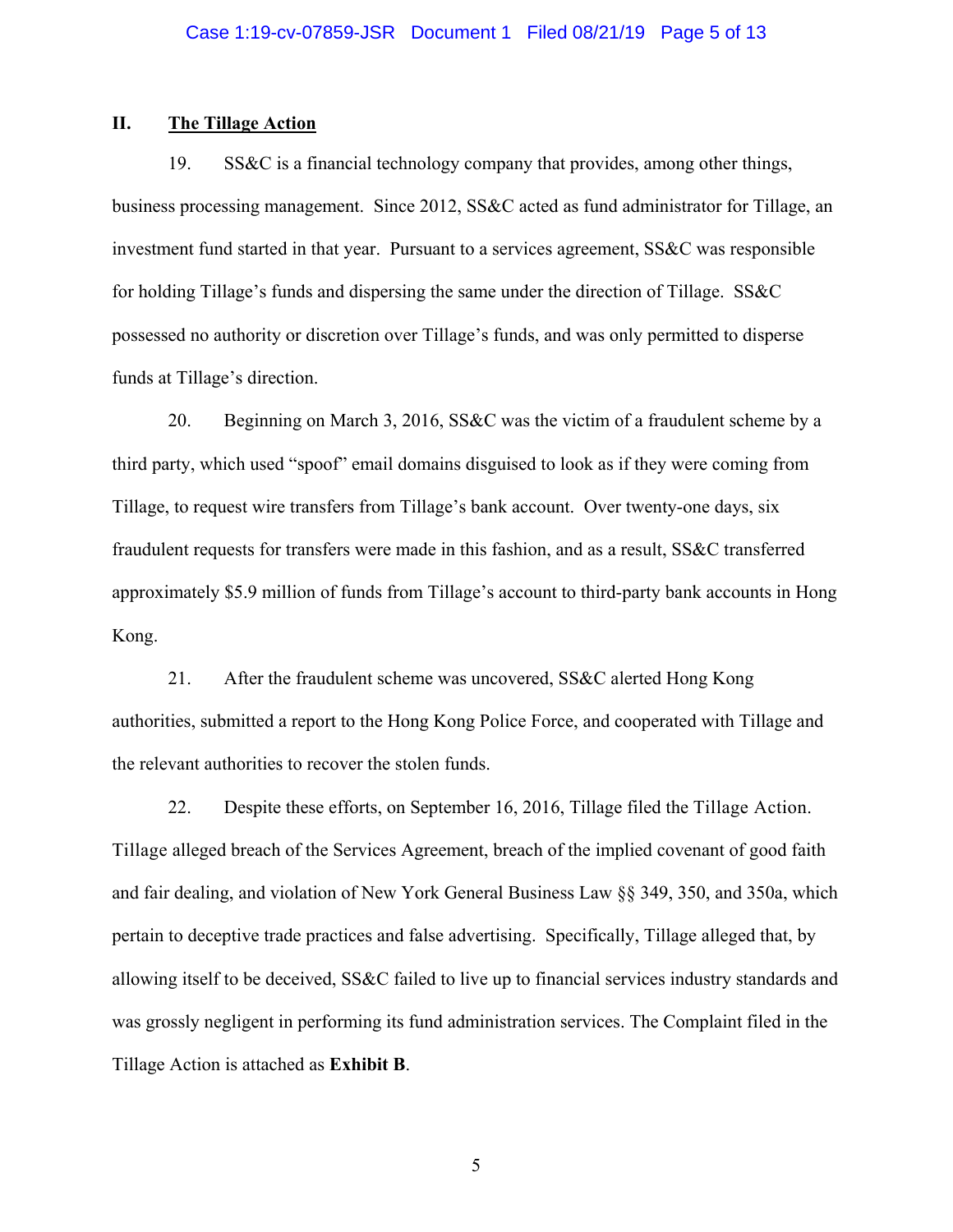#### Case 1:19-cv-07859-JSR Document 1 Filed 08/21/19 Page 6 of 13

23. On December 30, 2016, Justice Barry R. Ostrager dismissed Tillage's claims alleging breach of New York General Business Law §§ 349, 350, and 350a, but denied SS&C's motion to dismiss with regard to the breach of contract claims. After over two years of discovery, SS&C moved for summary judgment on the remaining claims. On March 1, 2019, Justice Ostrager denied SS&C's motion for summary judgment. On June 4, 2019, two weeks before trial was set to begin, the Tillage Action settled on confidential terms without any admission of liability or wrongdoing on the party of any party.

### **III. AIG's Denial of Coverage**

24. On March 28, 2016, four days after the fraudulent scheme was uncovered, SS&C timely notified AIG of the fraudulent scheme and indicated that the same may give rise to a covered Loss under the Policy (the "Claim").

25. After acknowledging receipt  $\&C$ 's claim for coverage for the Tillage Action, by letter dated September 28, 2016, Kris Ann Cappelluti, Claims Analyst at AIG, denied indemnity coverage for the same (the "Denial Letter"). In the Denial Letter, AIG acknowledged that the Tillage Action fell within the Specialty Professional Liability provisions, and agreed to cover SS&C's defense costs related to the Tillage Action. However, AIG denied indemnity coverage for any settlement or judgment relating to the Tillage Action, asserting that the claims alleged by Tillage implicated several Exclusions that barred coverage. Specifically, AIG asserted that Exclusions 3(a); 3(h); 3(j)(5); 3(j)(7); 3(j)(10); 3(p) and INV(a) of Endorsement #5 all preclude indemnity coverage of the Tillage Action.

26. Despite that all of the Exclusions cited by AIG in its Denial Letter are facially inapplicable to the settlement of the Tillage Action, AIG agreed only to pay SS&C's defense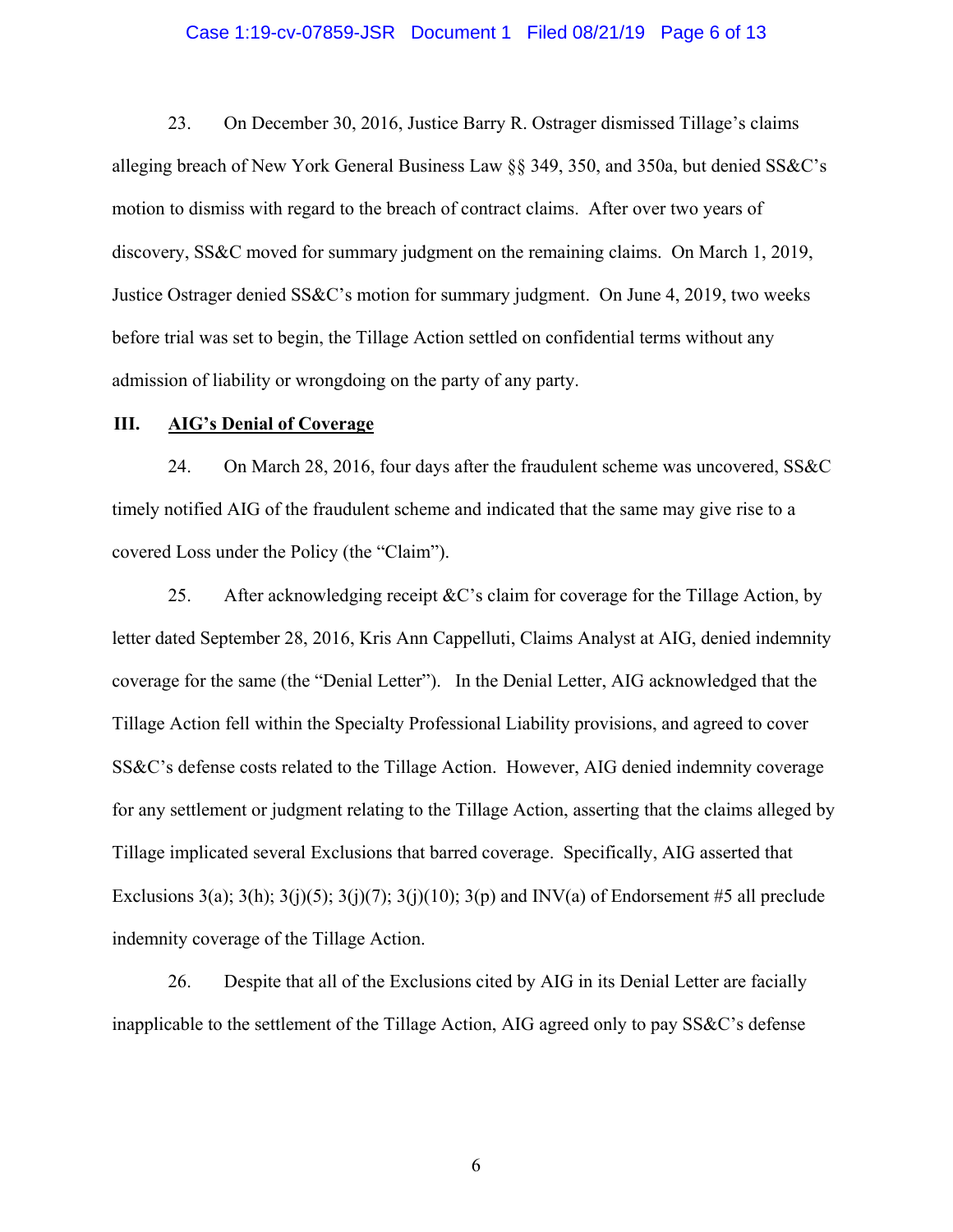# Case 1:19-cv-07859-JSR Document 1 Filed 08/21/19 Page 7 of 13

costs, but refused to a provide coverage for any potential settlement, regardless of whether such

settlement was within Policy limits or otherwise reasonable.

27. SS&C has set forth in numerous correspondence and calls with AIG why none of

the Exclusions are applicable, including:

(a) Exclusion 3(a) excludes losses in connection with claims "alleging, arising out of, based upon or attributable to a dishonest, fraudulent, criminal or malicious act, error or omission, or any intentional or knowing violation of the law[.]" Regardless of the allegations in the Tillage Action, Exclusion 3(a) also requires a final adjudication establishing fraudulent conduct as a basis to deny coverage. As a settlement is not a final factual adjudication, Exclusion 3(a) is indisputably inapplicable to coverage of the settlement of the Tillage Action.

(b) Exclusions  $3(h)$  and  $3(p)$  exclude losses in connection with claims "alleging, arising out of, based upon or attributable to . . . deceptive business practices [and] . . . false advertising and misrepresentation in advertising," respectively. As Tillage's claims alleging violation of New York General Business Law §§ 349, 350, and 350a have been dismissed, no part of the settlement can be attributed to these claims, rendering Exclusions 3(h) and 3(p) indisputably inapplicable.

(c) Exclusion  $3(j)(7)$  precludes coverage for costs related to compliance with injunctive relief. The settlement with Tillage did not entail the issuance of any injunction, making this Exclusion inapplicable.

(d) Exclusion  $3(j)(5)$  precludes coverage for losses relating to "the monetary" value of any electronic fund transfer or transaction by an Insured or on an Insured's behalf, which is lost or diminished during transfer into, out of or between an Insured's [SS&C's] accounts." This exclusion is likewise inapplicable, as Tillage alleged losses related to unauthorized transfers from Tillage's account, not SS&C's accounts.

(e) Exclusion j(10) precludes coverage for amounts SS&C agrees to pay pursuant to a contract, such as liquidated damages, setoffs, or penalties. This Exclusion is indisputably inapplicable, as Tillage did not assert that SS&C owes it any amounts pursuant to a previous agreement. Exclusion j(10) does not preclude coverage for amounts owed due to a breach of contract, the central allegation in the Tillage Action.

(f) Exclusion INV(a) of Endorsement #5 precludes coverage for losses "alleging, arising out of, based upon or attributable to the exercise of any authority or discretionary control by an Insured with respect to any client's funds or accounts. Provided, however, that this exclusion shall not apply to any Claim arising out of your performance of Professional Services. Notwithstanding the foregoing sentence, it is expressly understood and agreed that there shall be no coverage for the monetary value of any funds lost due to the Insured's exercise of such authority or discretionary control."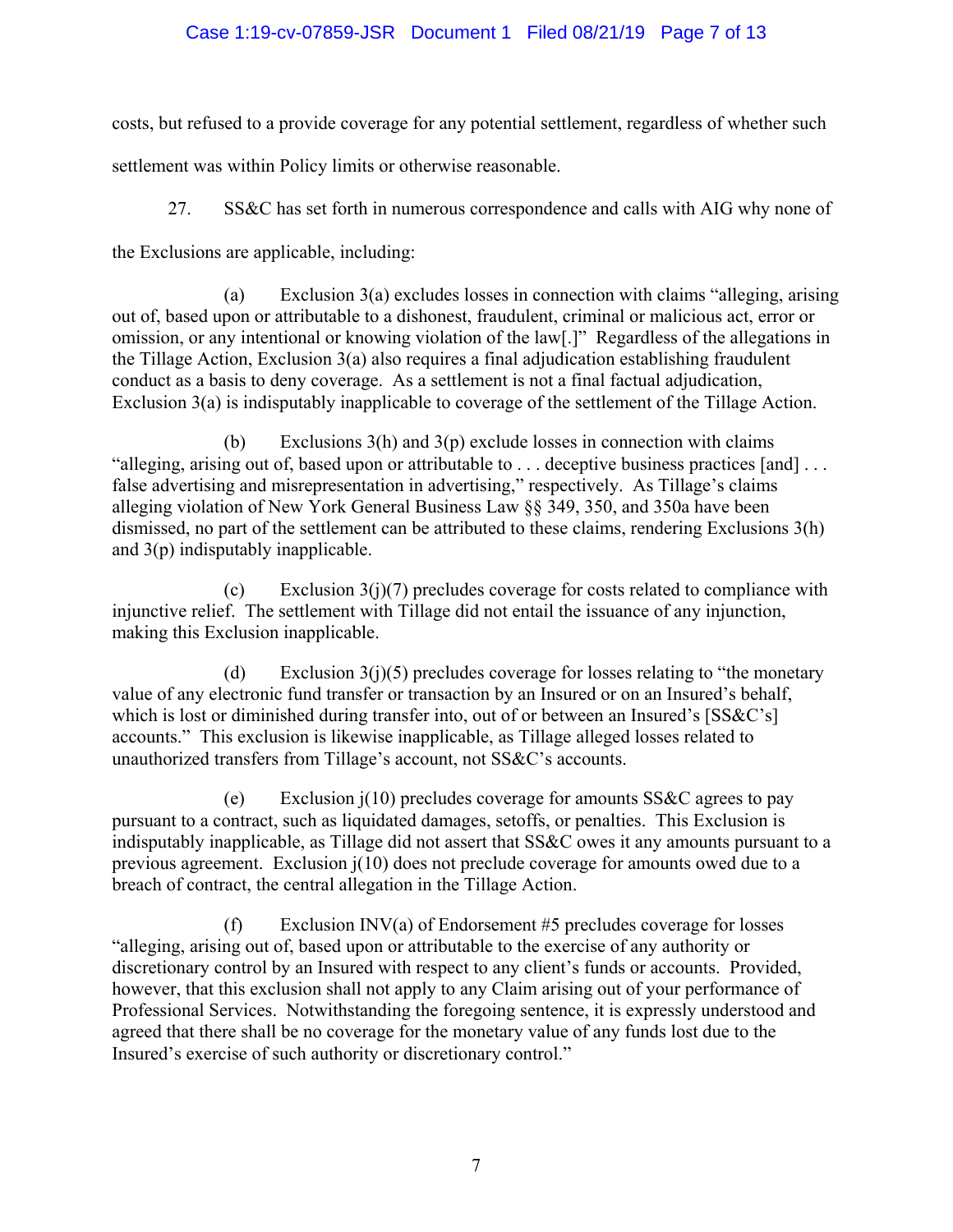#### Case 1:19-cv-07859-JSR Document 1 Filed 08/21/19 Page 8 of 13

This Exclusion is also inapplicable because (i) SS&C did not exercise any authority or discretion over Tillage's bank account; (ii) the Tillage Action arises out of SS&C's performance of Professional Services; and (iii) Tillage alleges that its monies were stolen by a third party via deceptive means, not lost. Even if Exclusion INV(a) were found to apply, it would only apply in part to the settlement, as the Exclusion would be limited to Tillage's recovery of the funds transferred from its account, and would not prohibit coverage for the compensatory damages asserted by Tillage.

28. Throughout the pendency of the Tillage Action and despite AIG's denial of coverage, SS&C regularly provided information requested by AIG, as well as written and oral status updates regarding the Tillage Action. SS&C also provided notice of all settlement offers received from the plaintiffs and sought consent for all counteroffers to be made by SS&C, including reasonable settlement offers within policy limits. AIG's ongoing refusals to provide coverage for any settlement were premised on the same litany of inapplicable exclusions it raised in the Denial Letter.

29. Despite having explained why each of the proffered Exclusions has no applicability to the Tillage Action, AIG has consistently refused to modify its ultimate coverage position. Nor has it been able to offer any explanation beyond what it stated in its Denial Letter as to why SS&C's interpretation of these Exclusions as being facially inapplicable is incorrect. AIG's inability to articulate any substantive basis for continuing to rely upon these exclusions underscores that AIG's continued reliance on the Exclusions to deny coverage is wholly pretextual, and its refusal to pay SS&C's Claim is not fairly debatable. By denying coverage when the Claim was covered under the Policy and all prerequisites to coverage were met, AIG has breached its contractual and common law obligations to SS&C.

30. Section 15 of the Policy requires disputes arising under the Policy to be submitted to non-binding mediation. Section 15 of the Policy further prohibits any judicial or arbitration proceeding regarding such dispute to be commenced "until at least 90 days after the date the nonbinding mediation shall be deemed concluded or terminated."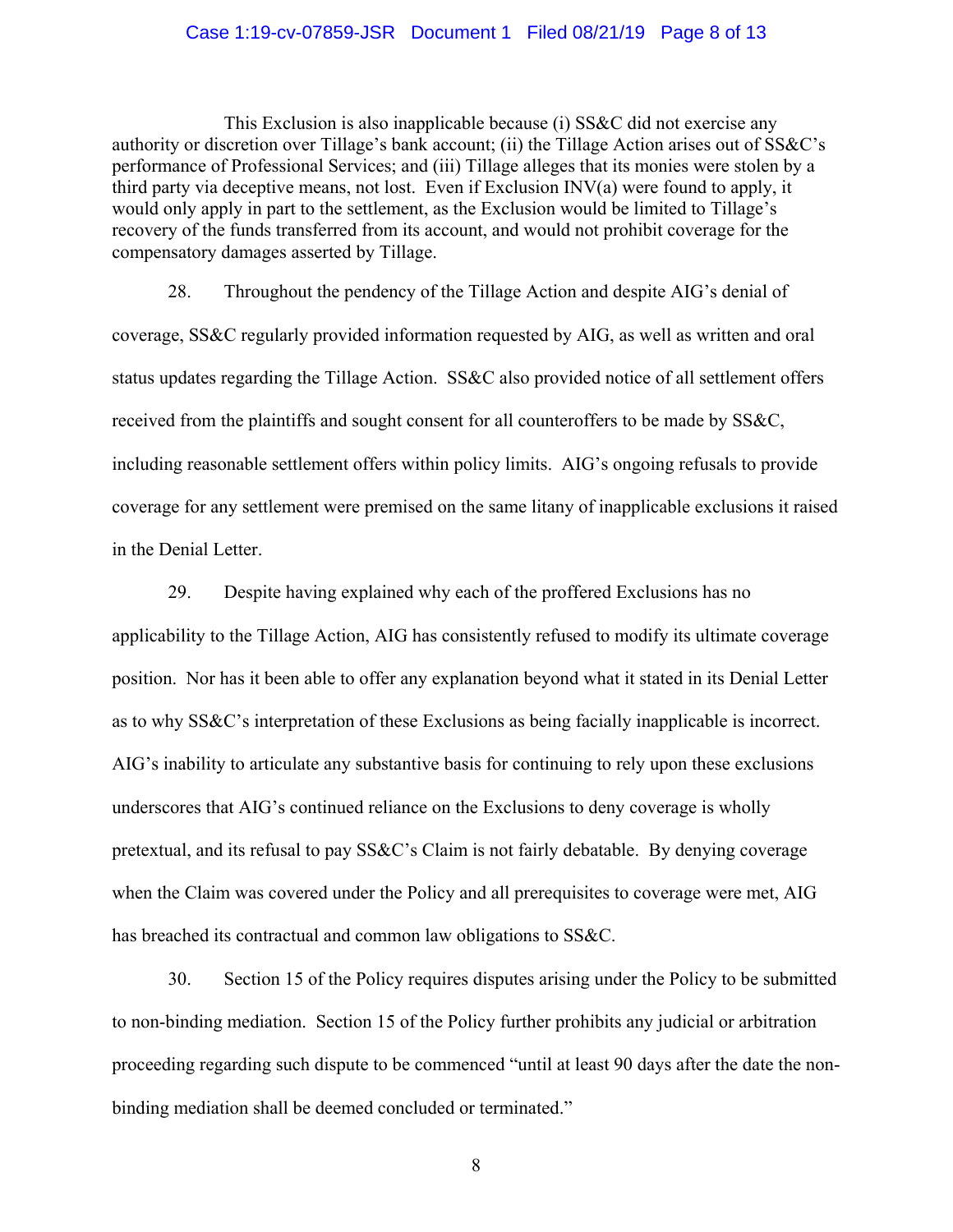31. SS&C and AIG mediated their dispute on May 21, 2019. Despite SS&C's good faith best efforts to reach a resolution, the mediation did not result in a settlement, and more than 90 days has passed since the conclusion of the mediation.

### **FIRST CAUSE OF ACTION**

(Breach of Contract)

32. Plaintiff repeats and realleges the allegations set forth in paragraphs 1 through 31 of this Complaint as if fully set forth herein.

33. The Policy constitutes a valid and enforceable contract between AIG and SS&C because SS&C was the named insured under the Policy.

34. SS&C has paid all premiums, provided prompt notice of the claim, and otherwise performed all obligations required of it under the Policy.

35. Under the terms of the Policy, AIG must pay up to \$10,000,000 for a claim that satisfies the insuring agreement of the Policy and is not otherwise excluded from coverage.

36. As detailed above, the facts of the Claim come within the insuring agreement of the Policy and coverage for the Claim is not otherwise excluded in the Policy.

37. AIG has denied coverage and not paid any amounts to SS&C in connection with indemnity coverage of the Claim. By failing to provide indemnity coverage for the Claim, AIG has breached the terms of the Policy.

38. As a direct and proximate result of AIG's breach of the Policy, SS&C has suffered damages not less than \$75,000, in an amount to be determined at trial, plus consequential damages, attorneys' fees, and pre- and post-judgment interest to the extent permitted by law.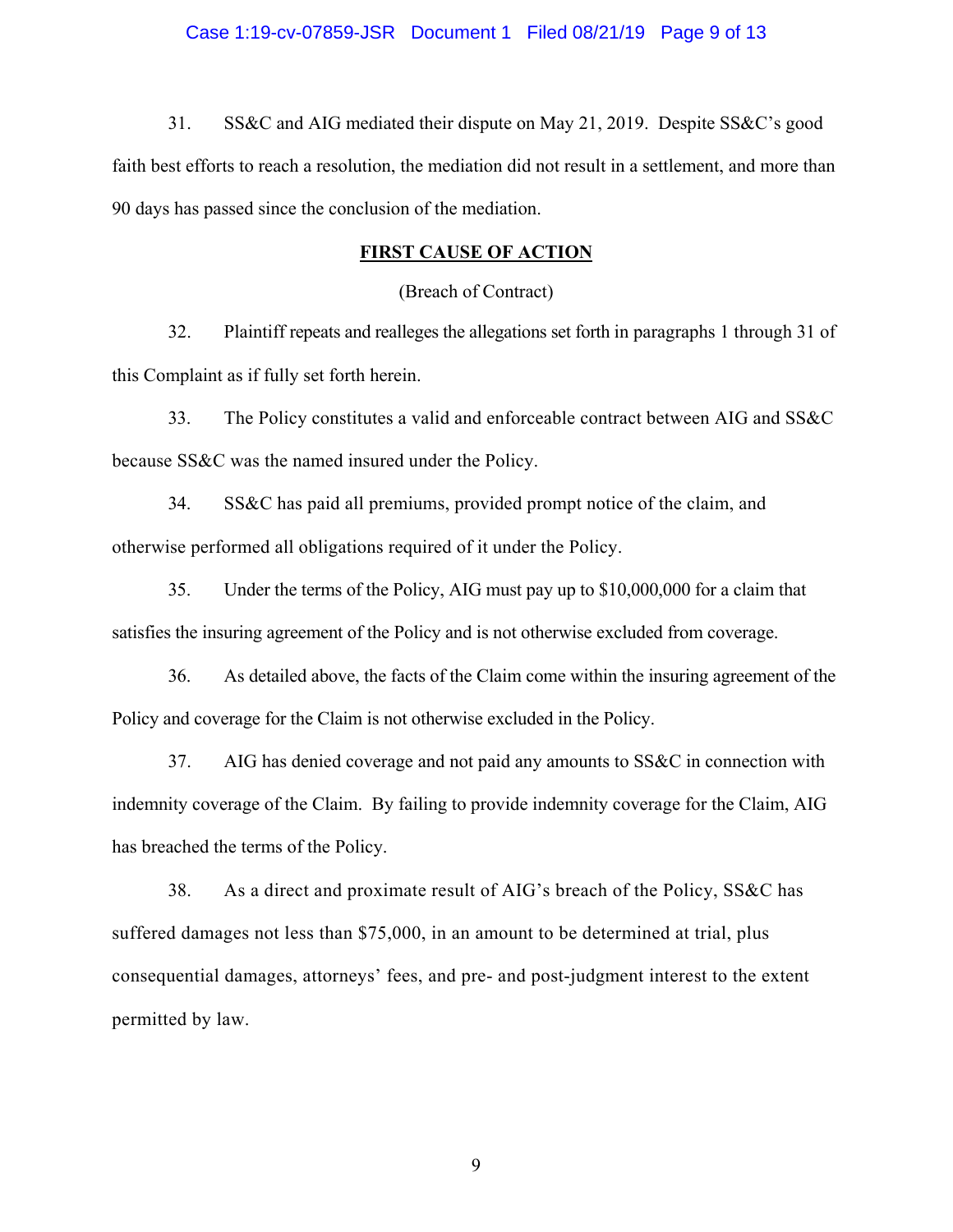### **SECOND CAUSE OF ACTION**

(Declaratory Relief)

39. Plaintiff repeats and realleges the allegations set forth in paragraphs 1 through 38 of this Complaint as if fully set forth herein.

40. Pursuant to the terms of the Policy, AIG is obligated to pay, up to the \$10,000,000 limit of liability, for a claim that satisfies the insuring agreements of the Policy and is not otherwise excluded from coverage.

41. As detailed above, the facts of the Claim come within the insuring agreements of all of the Policy and coverage for the Claim is not otherwise excluded in the Policy.

42. AIG disputes its legal obligation to pay the Claim.

43. Pursuant to 28 U.S.C. § 2201, SS&C is entitled to a declaration by this Court of AIG's obligations under the Policy.

44. An actionable and justiciable controversy exists between SS&C and AIG concerning the proper construction of the Policy, and the rights and obligations of the parties thereto, with respect to the Claim for the settlement of the Tillage Action.

45. Pursuant to 28 U.S.C. § 2201, this Court should enter a declaratory judgment in favor of SS&C and against AIG, declaring that there is coverage available for SS&C's Claim under the Policy, and, pursuant to 28 U.S.C. § 2202, any other relief this Court deems proper.

## **THIRD CAUSE OF ACTION**

(Breach of the Implied Covenant of Good Faith and Fair Dealing)

46. Plaintiff repeats and realleges the allegations set forth in paragraphs 1 through 45 of this Complaint as if fully set forth herein.

47. There is an implied covenant of good faith and fair dealing in every insurance contract. This covenant obligates each party to the contract to refrain from taking any action or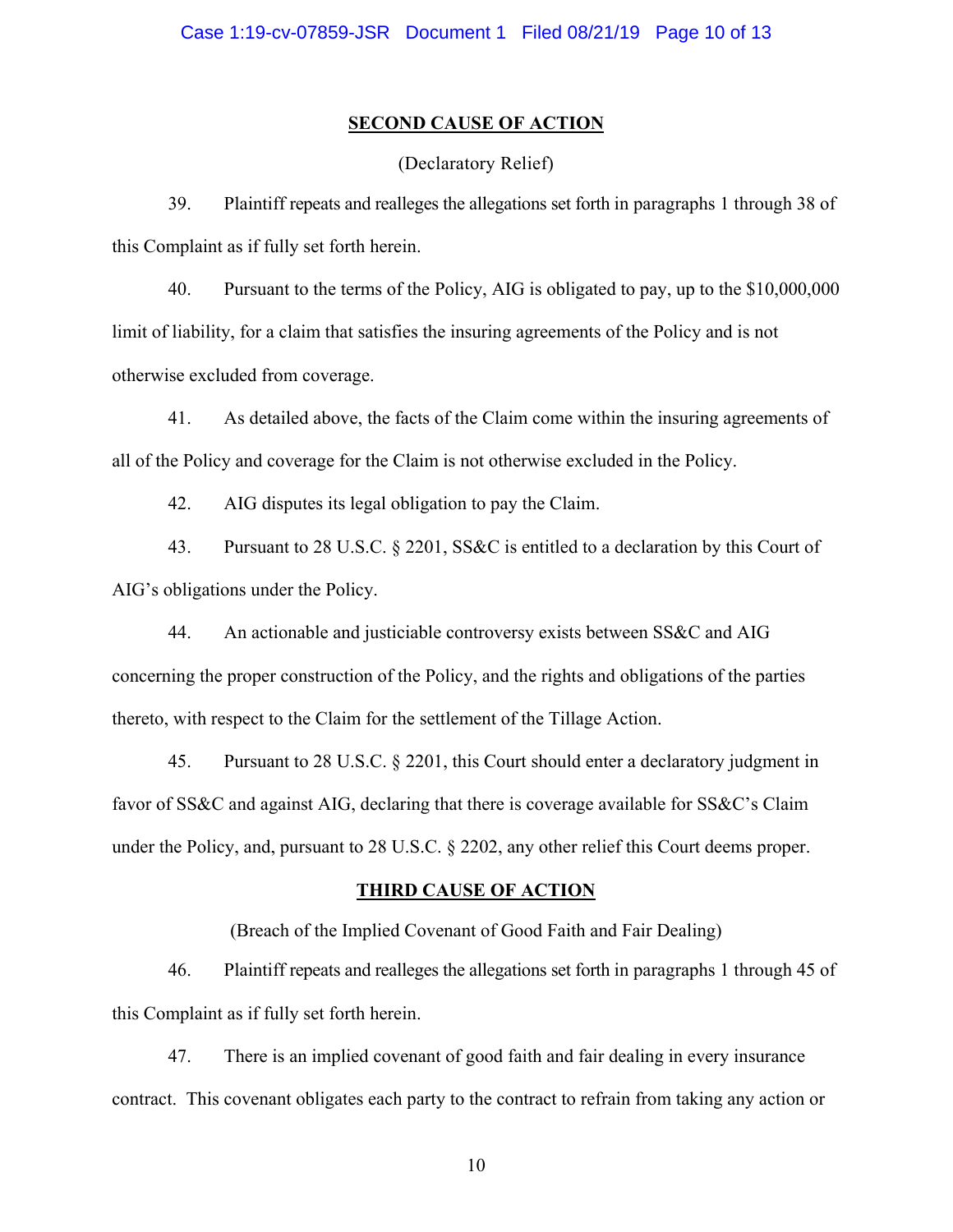#### Case 1:19-cv-07859-JSR Document 1 Filed 08/21/19 Page 11 of 13

litigation position that would deprive the other of the benefits of the contract or cause undue hardship or harm to the other party. It also requires the insurer to investigate claims in good faith and to reasonably and promptly pay covered claims.

48. SS&C has paid all premiums, provided prompt notice of the claim, and otherwise performed all obligations required of it under the Policy.

49. By wrongfully denying coverage for the Claim, AIG breached the Policy, causing damages, including consequential damages.

50. AIG breached its duty to deal fairly and in good faith by engaging in conduct deliberately calculated to further its own economic interests at the expense of SS&C, denying SS&C the benefits of the Policy.

51. This conduct includes denying indemnity coverage and refusing to approve reasonable settlement offers within Policy limits and pay for the ultimate settlement of the Tillage Action. This conduct also includes relying on undisputedly inapplicable Exclusions as a pretext for denial of coverage and refusing to approve reasonable settlement offers.

52. AIG's denial of coverage and refusal to approve reasonable settlement offers within Policy limits and pay for the settlement was not due to negligence or mistake, but rather was deliberate and calculated to further AIG's own economic interests at the expense of SS&C, denying SS&C the benefits of the Policy.

53. AIG has no fairly debatable basis to deny coverage to SS&C. AIG's actions were in bad faith.

54. As a result of the foregoing, AIG is liable to SS&C for compensatory, consequential, and punitive damages, including attorneys' fees in an amount SS&C may prove at trial.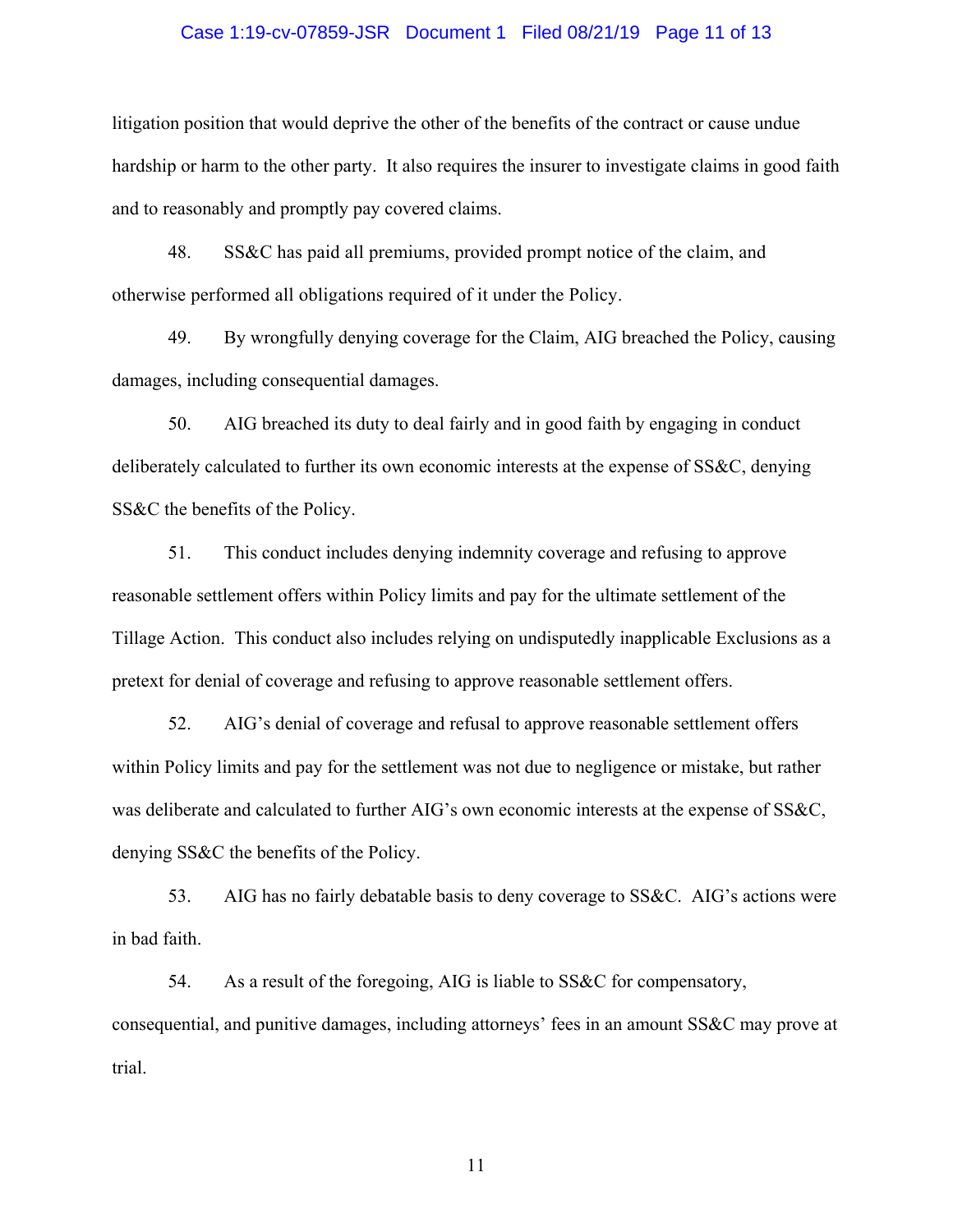### **PRAYER FOR RELIEF**

WHEREFORE, Plaintiff prays for relief as follows:

(a) On the First Cause of Action, Plaintiff requests that the Court enter judgment against AIG, awarding Plaintiff damages in an amount to be determined at trial, plus consequential damages, attorneys' fees, and pre- and post-judgment interest to the extent permitted by law;

(b) On the Second Cause of Action, Plaintiff requests that this Court enter a declaratory judgment in favor of SS&C against AIG, declaring that AIG is obligated to pay SS&C, up to the applicable limits of the Policy, for the Claim; and

(c) On the Third Cause of Action, Plaintiff requests that this Court enter judgment against AIG, awarding Plaintiff compensatory, consequential, and punitive damages, including attorneys' fees, in an amount to be determined at trial;

(d) Additionally, Plaintiff requests such other and further relief as the Court deems just and proper.

## **JURY DEMAND**

Plaintiff hereby demands a trial by jury on all issues so triable.